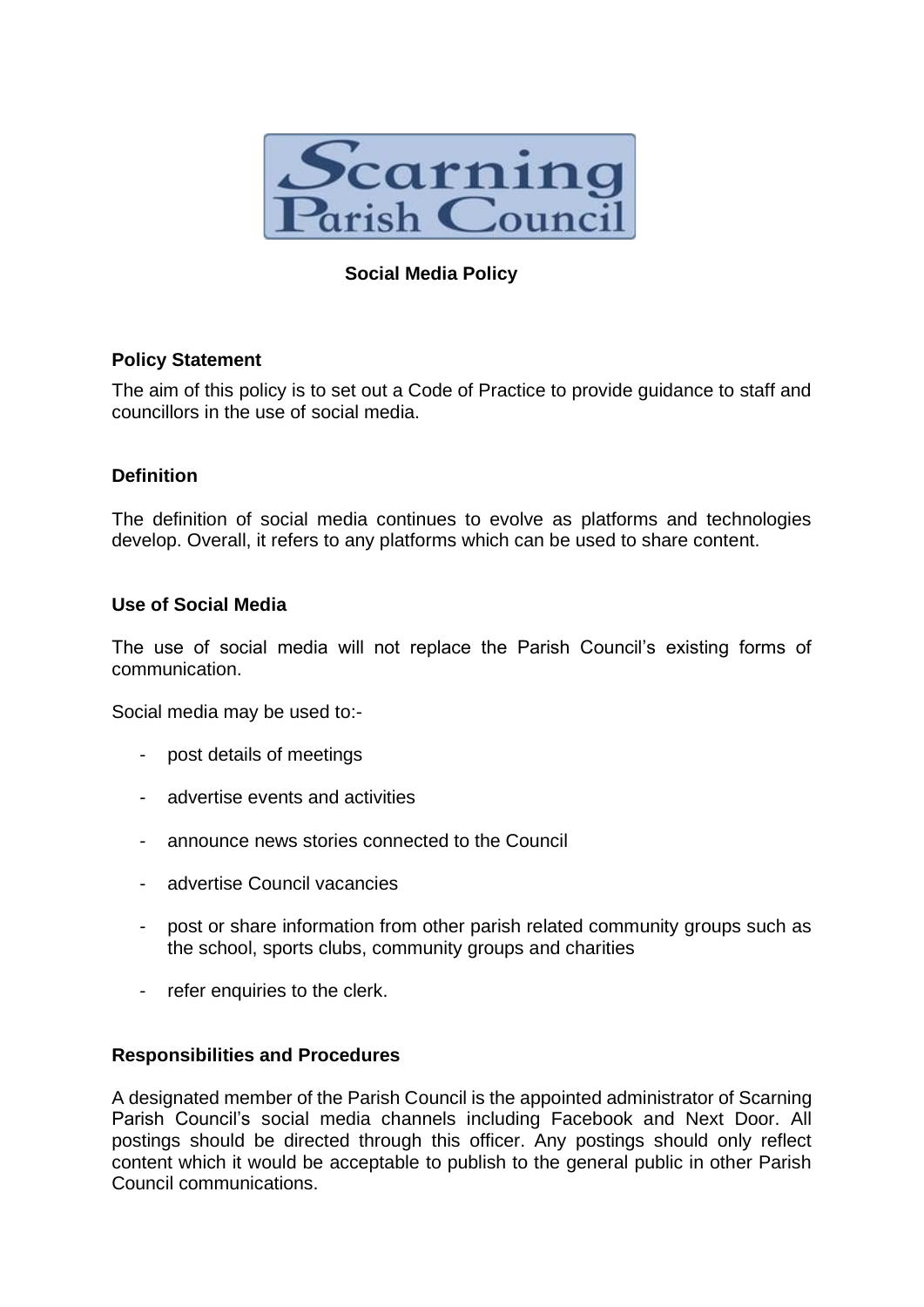### **The Administrator**

The Administrator will be responsible for posting and monitoring content ensuring that it complies with the Council's Social Media policy. The Administrator (if necessary in consultation with the chair and the clerk) will have authority to remove any posts made by third parties from the Council's social media pages which are deemed to be defamatory; false or misleading; insulting, threatening or abusive; obscene or of a sexual nature; offensive, racist, sexist, homophobic or discriminatory against religious or other groups; promoting illegal activity; or intended to deceive.

## **Guidance to Parish Councillors**

Individual parish councillors are personally responsible for any online activity conducted via social media, or their published email address, which is used for Council business. Councillors are strongly advised to have separate Council and personal email address. All councillors must adhere to the Council's Code of Conduct.

When participating in any online communication councillors must not;

- Hide their identity using false names or pseudonyms
- Present their personal opinions as those of the Parish Council, or that are contrary to the Council's Code of Conduct, or any other Council policies
- Present themselves in a way that may cause embarrassment to the Council, or bring the Council into disrepute
- Disclose any potentially confidential or sensitive information about the Council's business
- Make false or misleading statements
- Post controversial or potentially inflammatory remarks
- Use language that may be deemed offensive relating in particular to race, sexuality, disability, gender, age or religion or belief
- Engage in personal attacks, online fights or hostile communications
- Publish photographs or videos that infringes the copyright of others
- Post any information that may be deemed libellous
- Post any information or conduct any online activity that may violate laws or regulations, or which constitutes a criminal offence